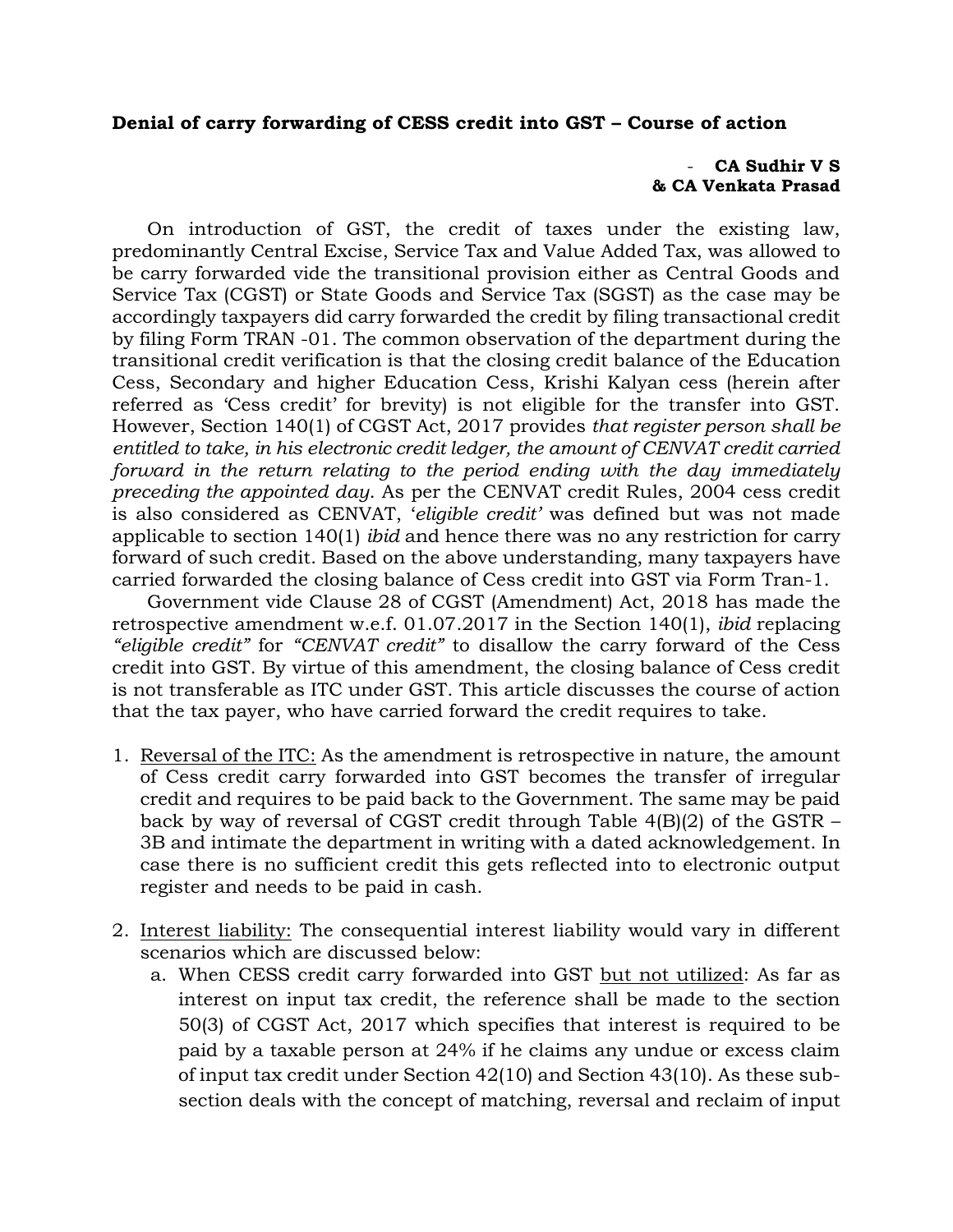tax credit which are not in force as on date therefore there will not be any liability under the said section. Further on reading of Section 50, it is evident that there is no interest on mere availment of ITC. Further, there is no other provision in CGST Act, 2017 requiring the taxable person to pay interest on mere excess availment of input tax credit, **hence there is no need to pay interest on CESS credit.**

b. When CESS credit carry forwarded into GST and utilized also: If any input tax credit availed is utilized for making payment of GST and such input tax credit was subsequently becomes ineligible then the tax payment made earlier by utilizing such input tax credit would amount to nonpayment of GST therefore the said non-payment results in delay payment of GST and the same is required to be paid along with interest  $@18\%$ under Section 50(1) of CGST Act, 2017. **Hence, the CESS credit carried forwarded was utilized for making payment of GST liabilities then the same shall be reversed along with interest from the date of utilization to actual date of reversal.**

Is there any waiver of the interest liability as the ineligibility was due to retrospective amendment?

It Is very important to note that the 'Cess credit' was eligible upto the enactment however it is becoming ineligible from the past date on the date of enactment, so non-payment of the output liability (to the extent of utilization) will be on the date of enactment, which has to be made good by making the payment and hence the question of interest arises. In general, whenever retrospective amendment was made, it was the practice of the Government to give a saving clause in terms of either waiver of the interest liability or specify the cutoff date from which the interest liability would attract. Unfortunately, no such saving clause is found in the present retrospective amendment made in the section 140, *ibid.*

Judicially, the Hon'ble Supreme Court in case of Star India Pvt Ltd Vs CCE, Mumbai 2006 (1) STR 73 (SC) held that interest liability does not arise *"The*  liability to pay interest would only arise on default and is really in the nature *of a quasi-punishment. Such liability although created retrospectively could not entail the punishment of payment of interest with retrospective effect".* However, this judgement was delivered in the context of amendment provisions containing the validation clause for payment of the interest liability which is missing in the present amendment. It is not clear to what extent rationale of the decision can be applied to minimize the interest liability. The Hon'ble High court in case of [CCE Vs JCB India Ltd](https://taxindiaonline.com/RC2/caseLawDet.php?QoPmnXyZ=MTQwOTU0) 2018-TIOL-1919-HC-MUM-CX noted the said aspect and admitted the revenue appeal which is pending for disposal as of now. Representation can be made to the Government for waiver of the interest liability.